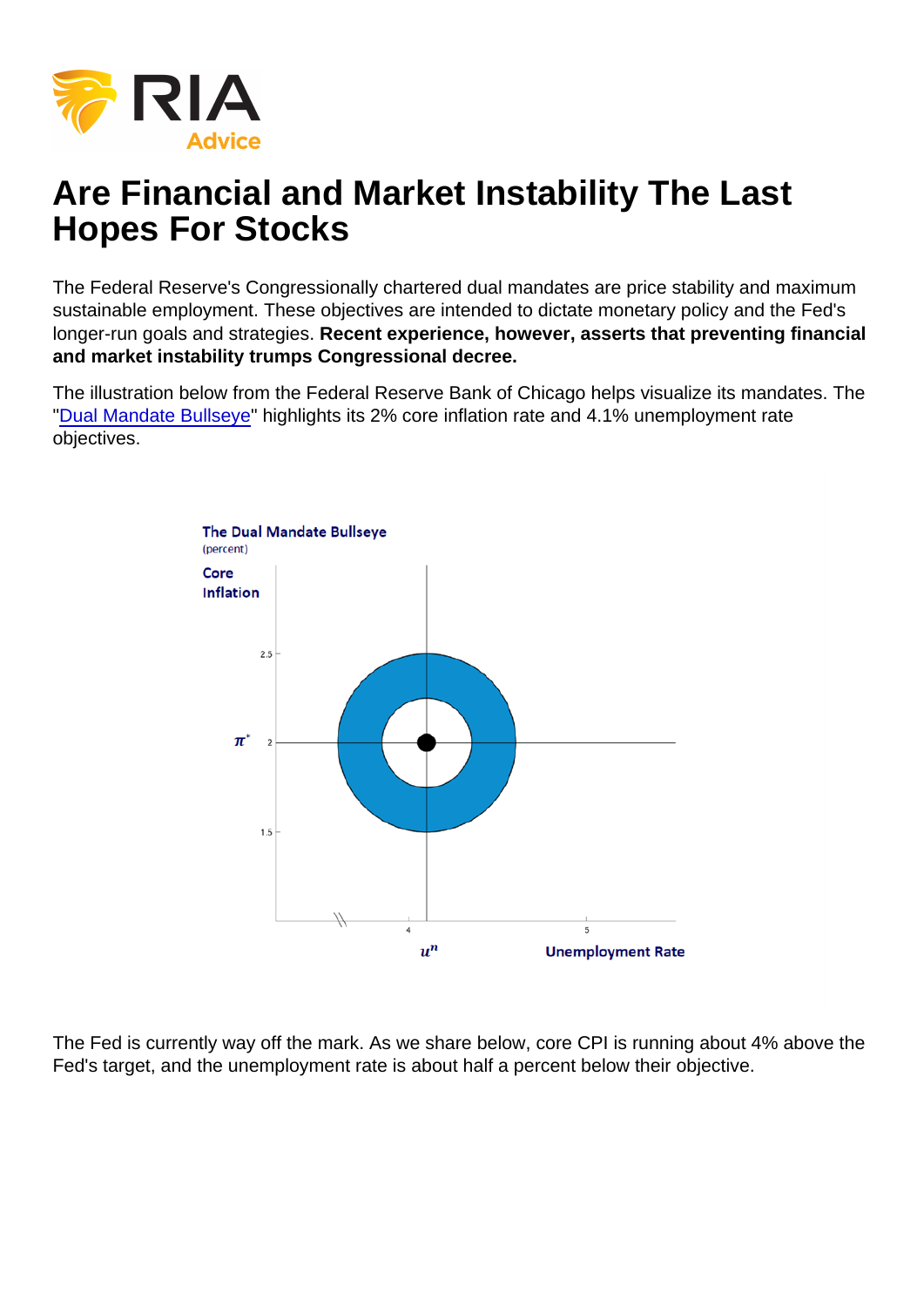To address surging inflation, the Fed is taking aggressive actions which might increase joblessness and slow the economy but hopefully reduce inflation.

Higher interest rates and balance sheet reduction (QT) are not good for stock prices. Investors need to consider how much pain the Fed is willing to inflict on stock prices to hit their bullseye . Further, besides significantly lower inflation or a surge in the unemployment rate, what might allow the Fed to deviate from its objectives and save stock prices?

We present the Fed's third self-imposed objective, preventing financial and market instability.

### History Of The Third Objective

As the "bankers' bank," the Fed has made it clear through its actions that monetary policy will also be used to maintain financial and market stability and protect the financial sector. Financial and market stability encompasses the healthy functioning of capital markets. Many times in the past, when financial markets became illiquid and stressed, or even as instability appeared imminent, the Fed has come to the rescue with liquidity.

One only needs to look back to 2019. In August 2019, the Fed lowered the Fed Funds rate, restarted QE, and offered institutional investors liquidity through repo transactions.

Then, the unemployment rate was 3.7%, .4% below its target. Core PCE, the Fed's preferred inflation measure, was 1.85%, .15% below their target. The Fed was easing. Given their mandates, the Fed should have been tightening monetary policy.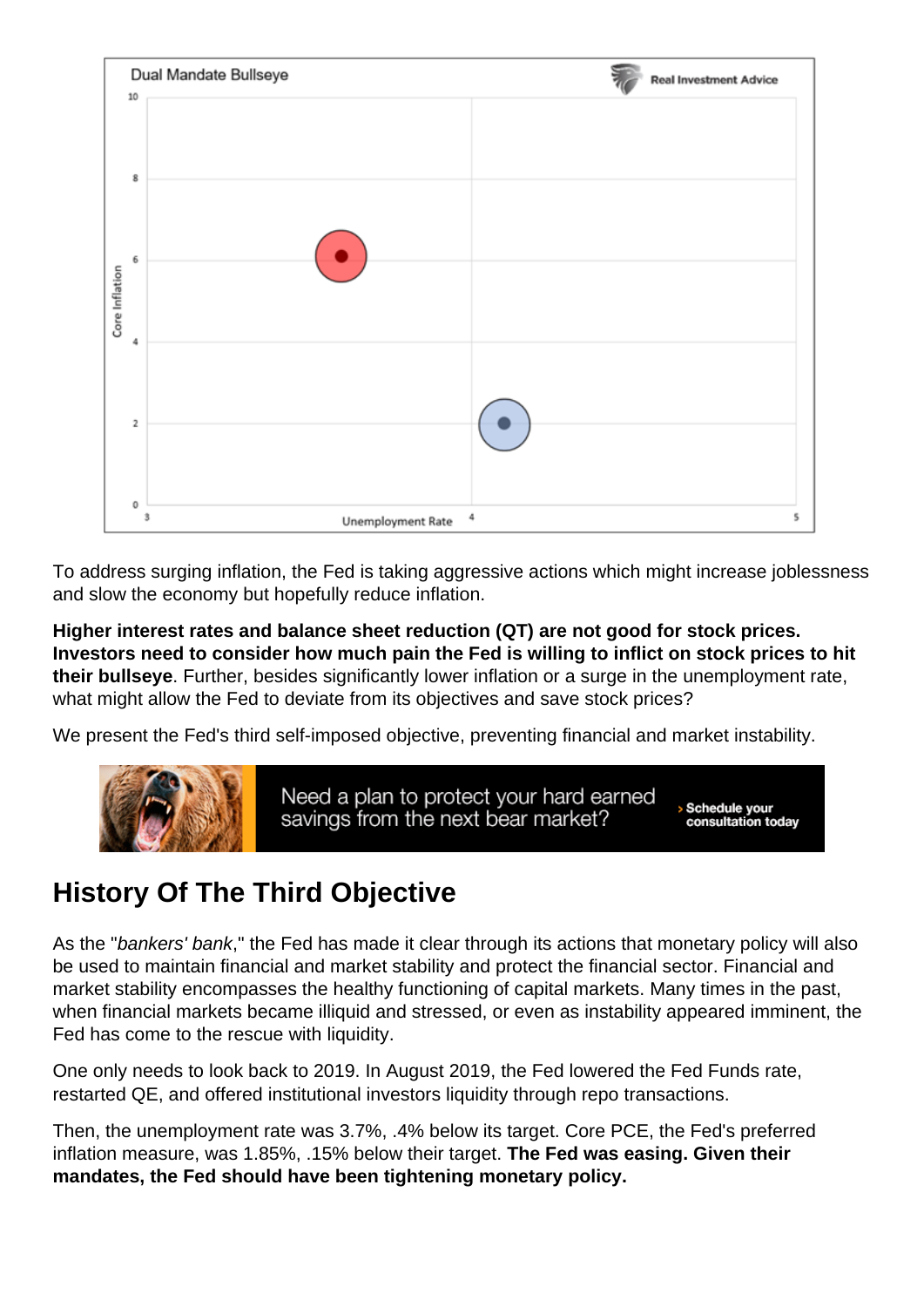Rather than forcing some investors to deleverage, which could destabilize markets, they provided liquidity. The Fed tossed its congressionally mandated objectives out the window. Instead, protecting large investors and preventing financial and market instability took precedence.

# The Fed Put

Over time, financial instability has become the beacon call for Fed action. In many investors' minds, financial instability is not just about helping financial institutions in need but also arresting falling stock prices. Such a Fed reaction is often referred to as the Fed Put.

The Fed?s influence, directly, indirectly, and in investor mindset, has increasingly resulted in a positive correlation between stock market returns and Fed policy. When monetary policy is easy, stock prices and valuations tend to rise. Conversely, when the Fed tightens policy, stocks tend to exhibit weakness.

With a very hawkish Fed pushing interest rates higher and embarking on an aggressive QT program, the Fed's third objective may be investors' only hope for the Fed to stop the market bleeding.

### Fed Funds and Leverage

The Fed graph below shows the Fed has used an abnormally low Fed Funds rate to help fuel debtdriven growth. Fed Funds should trade at or above the inflation rate. When Fed Funds are below the rate of inflation, as it has been for the last 20 years, it implies the Fed is pushing rates below where economic conditions and a free market would justify.

Financial instability increases as the real Fed Funds rate become positive. The reason is that too much financial/speculative leverage relies on low rates. As rates rise, liquidity fades, and leverage must be reduced. Consider the brief period when real Fed Funds were positive in 2019 and the "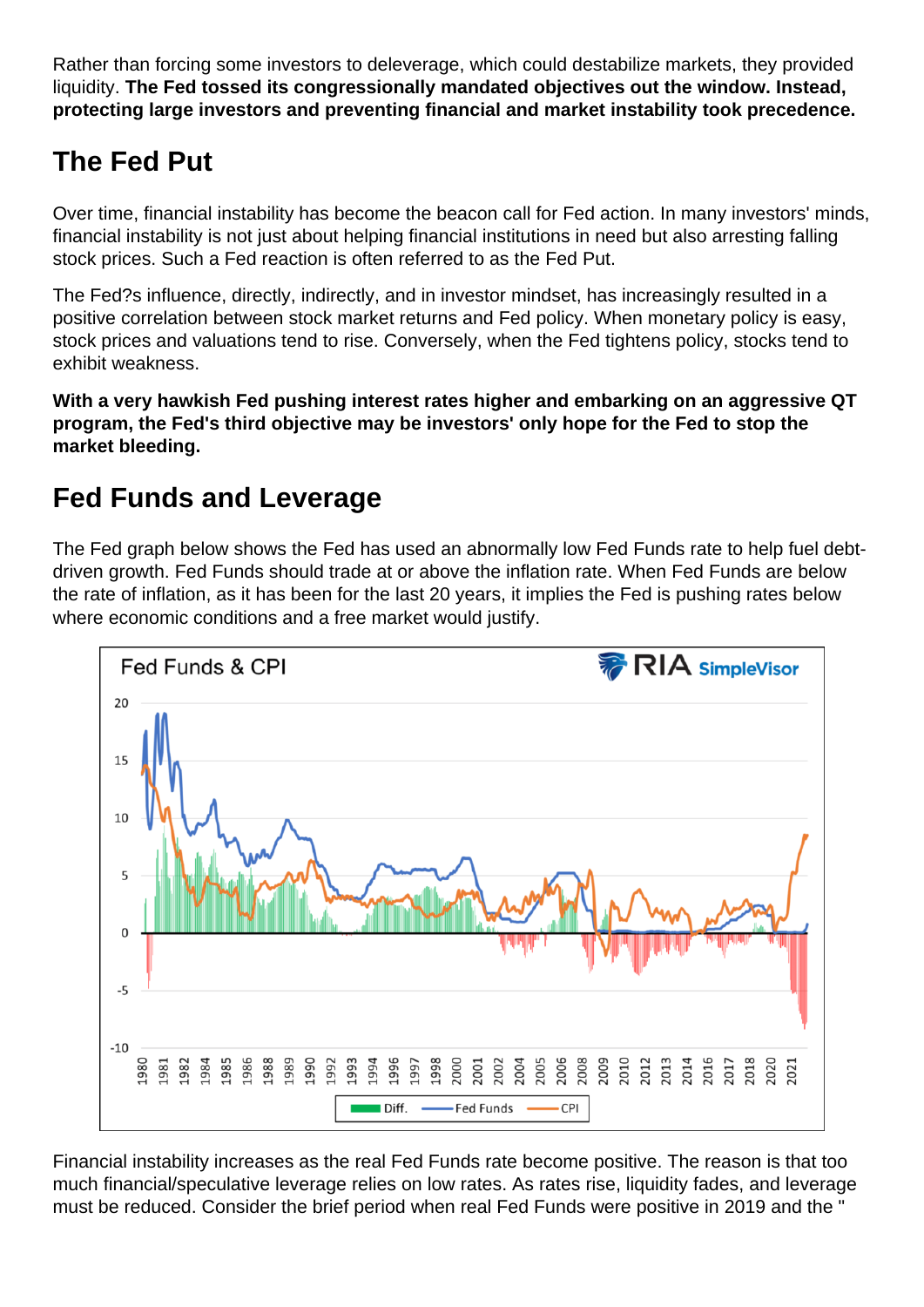financial instability" that ensued. 2006 and 2007 is another example.

The Fed does not solely pay attention to Fed Funds or Treasury Yields to measure stability. They also concern themselves with corporate borrowing rates. In particular, the spread between corporate borrowing rates and Treasury yields. The wider the spread, the more illiquid market conditions for corporate borrowing. Illiquid market conditions can result in bankruptcy, as we saw in 2008.

### Corporate and Bank Yield Spreads

Below we share a few popular bond market measurements to assess where corporate bond and bank yield spreads are today versus historical spreads.

The graph below shows that the spreads of BBB- and B-rated corporate debt yields versus the same maturity Treasury yields are elevated. However, the current spreads pale compared to those seen in 2008 and other liquidity events. While the corporate bond market spreads can widen quickly, those sectors do not have a financial stability problem today.

The TED Spread or Treasury Eurodollar spread measures the cost of borrowing dollars for foreign banks versus Treasury yields. Like the corporate bond spread analysis, widening spreads can be a precursor to potential liquidity issues.

As shown below, the spread was recently at its widest level since the Financial Crisis. Since then, it has tightened. Like many other financial stability measures, the TED spread is higher than normal but not close to concerning levels.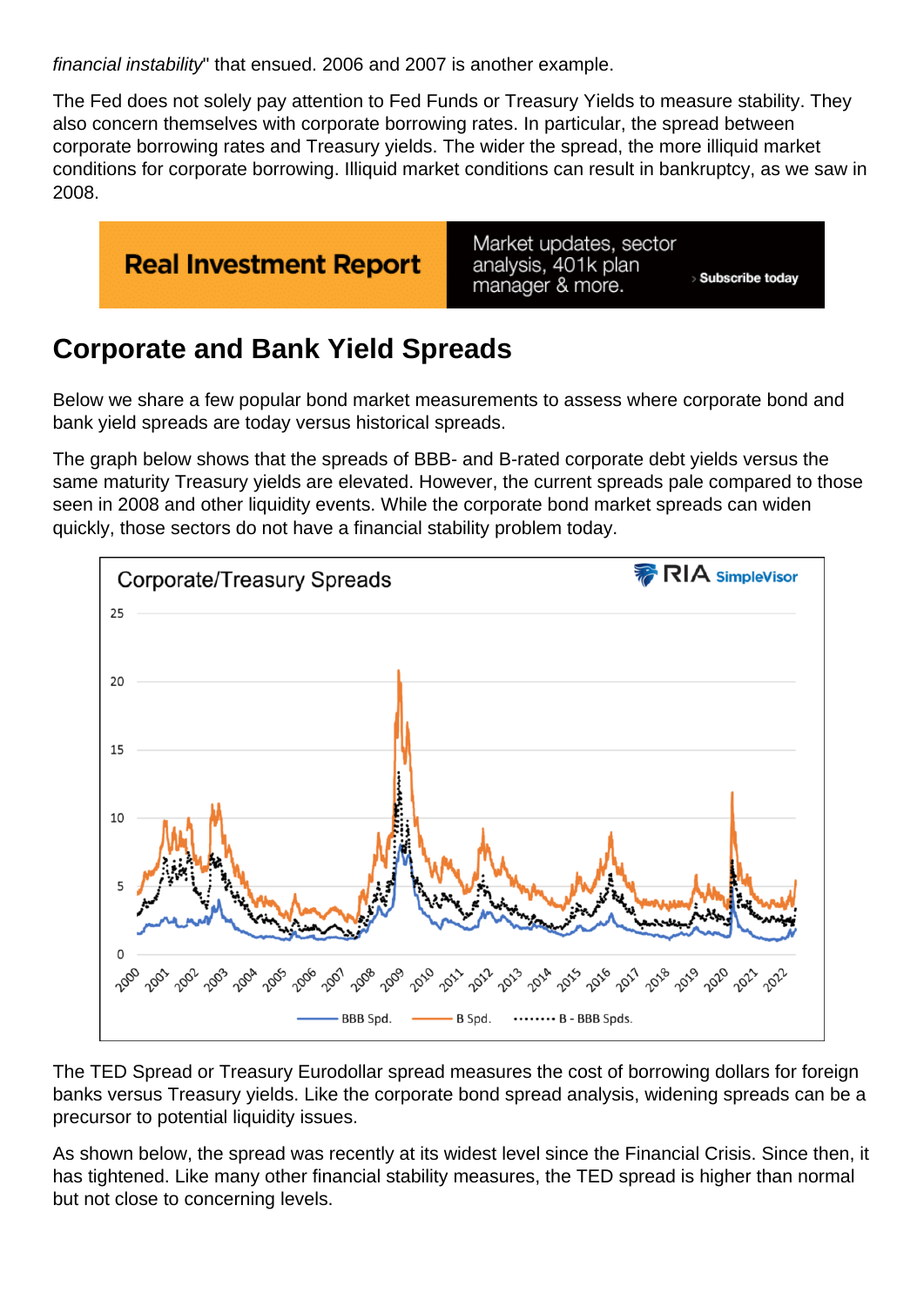# Equity Volatility

The Fed Put is the market's way of saying the Fed has the market's back if it falls enough. "Enough" is often considered a loss of between 10 and 20%.

In [Liquidity and Volatility- Decoding Market Jargon,](https://realinvestmentadvice.com/liquidity-and-volatility-decoding-market-jargon) we state:

More importantly, volatility is not just a mathematical calculation. Volatility measures liquidity! And liquidity defines risk.

In illiquid markets, price swings tend to be extreme and often result in financial instability. Accordingly, we compare current implied and realized volatility levels to historical readings.

Realized, or historical, volatility is backward-looking. It is a statistical measure of an asset's price movement over a prior period.

Implied volatility is derived from options prices. It gauges what investors think volatility will be in the future.

The graph below shows annual and implied volatility is high but well below levels seen during the Financial Crisis and the initial days of the pandemic. Currently, both levels are only one standard deviation extended from their norms. A variation of three or more standard deviations would likely be destabilizing.